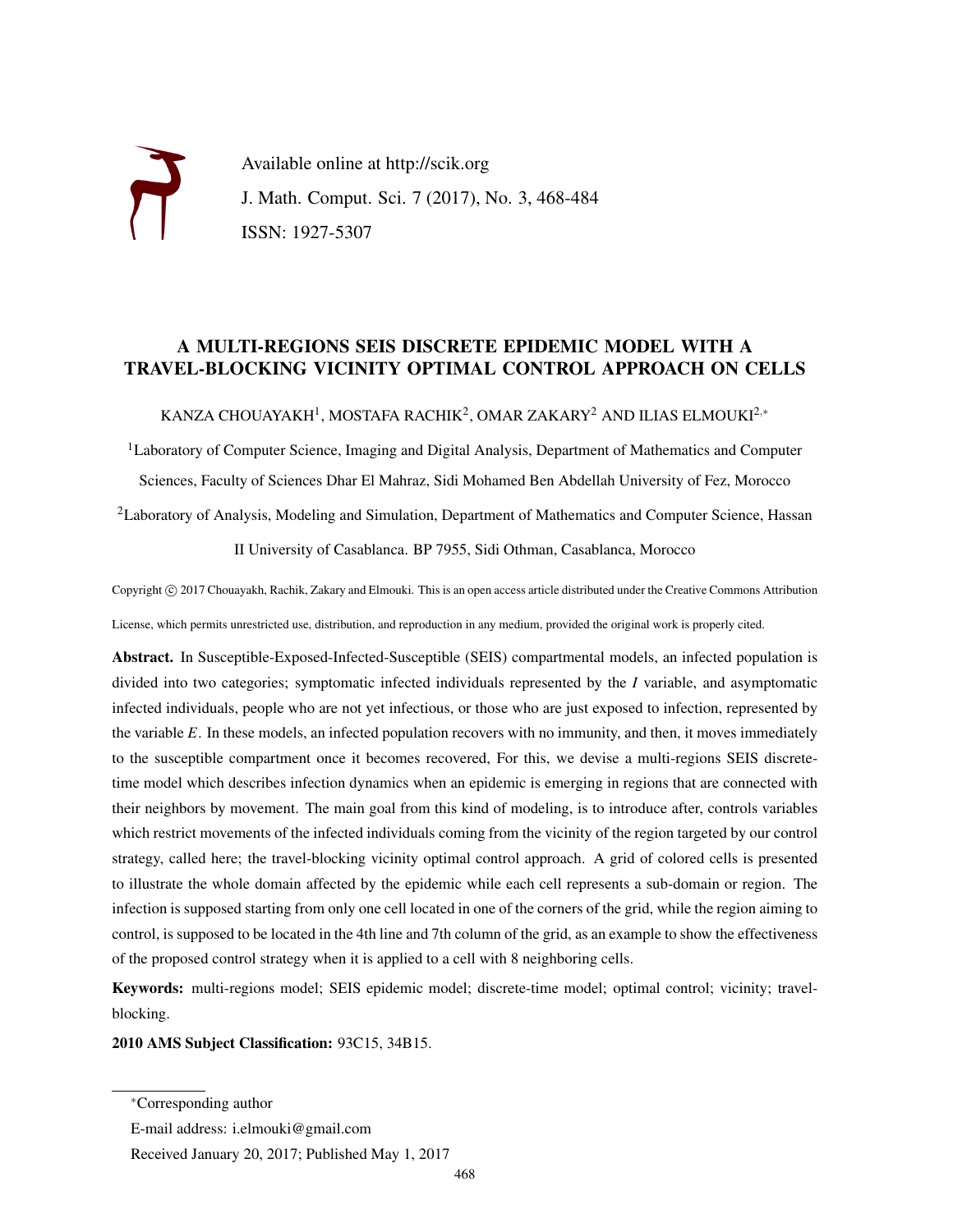# 1. Introduction

Susceptible-Exposed-Infected-Susceptible (SEIS) epidemic models have been applied to situations in which some individuals are infected by some typical epidemics which do not necessarily imply the appearance of symptoms, and where it is considered that an infected population moves immediately to the susceptible compartment after being recovered from an infection due to the lack of immunization. This kind of compartmental models is very useful to model the evolution of many phenomena in different situations, see as examples, subjects treated in [1],[2].

In 2016, Zakary et al. published their papers in [3],[4],[5] and [6], where they have presented a new modeling approach based on multi-regions discrete-time SIR models, with applications to HIV/AIDS and Ebola diseases in the continuous-time case. All their models have aimed to describe the spatial-temporal evolution of epidemics which emerge in different geographical regions and to show the influence of one region on an other region via infection travel. The authors have also devised other multi-regions compartmental models in the discrete-time case, for the study of infection spatial-temporal spread using SIRS and SEIRS systems [7],[8] and which involve discrete cellular simulations. Here, we are more interested to devise a mathematical model, which is based on multi-regions SEIS discrete-time interactions, for describing the spatial spread of an epidemic that emerges in a global domain of interest  $\Omega$  represented by a grid of colored cells, uniform in size. These cells are connected by movements of their populations, and they represent sub-domains of  $\Omega$  or regions, noting that only one of these cells, that is targeted by our control strategy.

Zakary et al. represented in [3], each region by a sub-domain  $(\Omega_j)_{j=1,..,p}$  while here, each region or cell is denoted by  $(C_{pq})_{p,q=1,\dots,M}$ .

For this, we assume that the epidemic can be transmitted and propagated by movements of people, from one spatial cell *Cpq*, to its neighbors or cells belonging to its vicinity. In fact, depending on different geographical scales, a cell *Cpq* can either represent a farm, city or country, etc. This means these present cellular representations, can be useful for the study of infection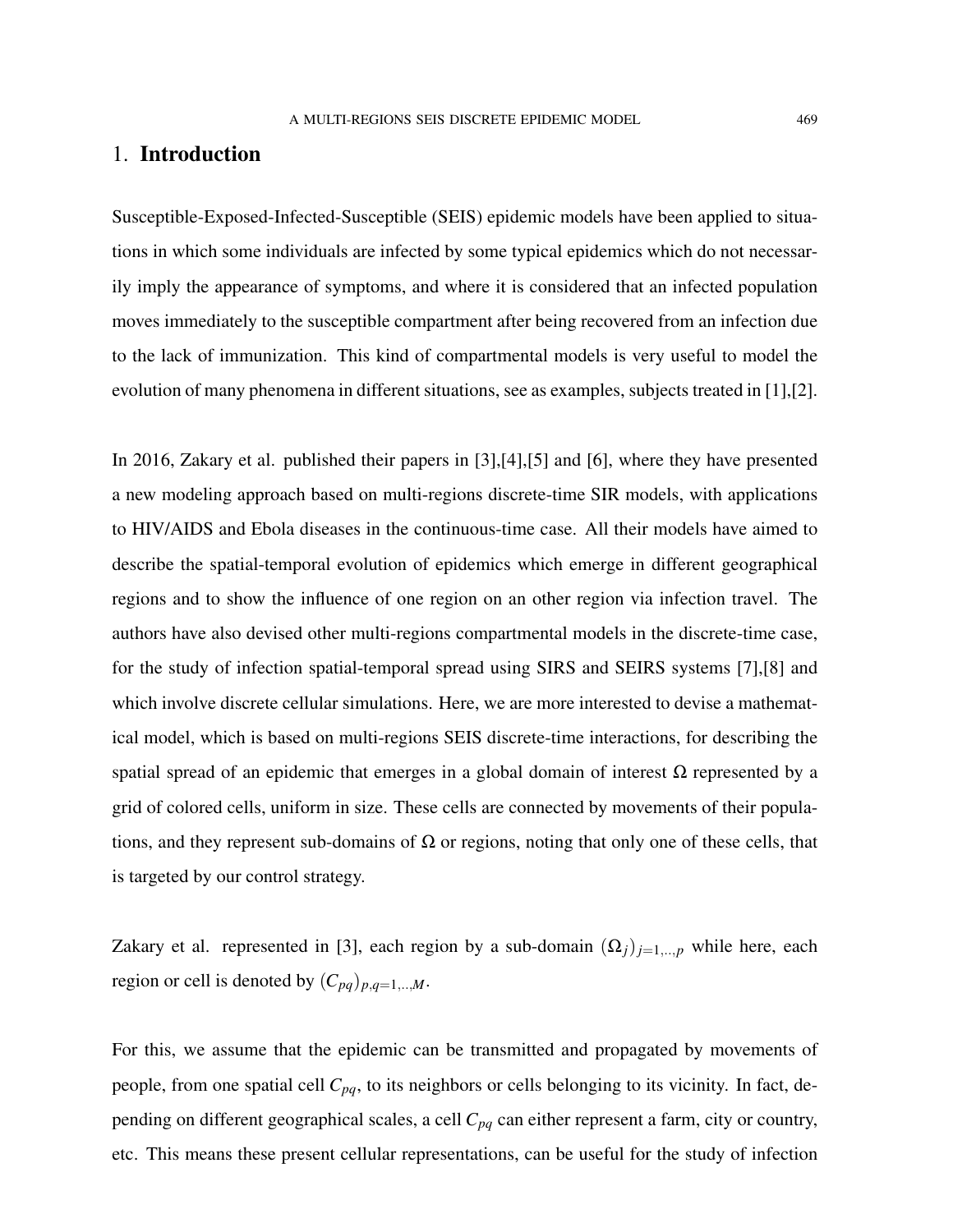dynamics regardless of the area size, and also, regions are not necessarily attached but it is sufficient to suppose any kind of connection between them. Furthermore, we choose an optimization criteria which is based on the travel-blocking optimal control strategy as in [7],[8] and which aims to restrict movements of people coming from one or more cells and intending to enter other cells. Then, we seek to minimize an objective function associated to  $C_{pq}$ and which is subject to its associated discrete-time system with control functions introduced to show the effectiveness of the travel-blocking operations when they are followed between *Cpq* and its neighbors. We denote by  $V_{pq}$ , the vicinity set, and which is composed by all neighboring cells of  $C_{pq}$ , denoted by  $(C_{rs})_{r=p+k,s=q+k'}$  with  $(k, k') \in \{-1, 0, 1\}^2$  except when  $k = k' = 0$ . As we have mentioned before, these cells are observed they are attached in the grid, however, in reality, they are not necessarily joined together. With the consideration of the travel-blocking vicinity optimal control approach, we can then show, the impact of the optimal blocker controls on reducing contacts between susceptible people of the targeted cell *Cpq* and infected people coming from one cell *Crs* or more cells from *Vpq*.

The paper is organized as follows: Section 2. presents the discrete-time multi-cells SEIS epidemic system based on a cellular modeling approach. In Section 3., we announce a theorem of necessary conditions and characterization of the sought optimal controls functions. Finally, in section 4., we provide simulations of the numerical results for an example of 100 cells when an infection starts from one cell of them and which has 3 neighboring cells, while aiming to control only one cell with 8 neighboring cells.

# 2. The mathematical SEIS model

In this section, we consider a multi-regions discrete-time epidemic model which describes the spatial-temporal and regional spread of an epidemic based on SEIS interactions within a global domain of interest Ω, divided to *M*<sup>2</sup> regions or cells, uniform in size. This domain can be represented by the union  $\Omega = \cup$ *M p*,*q*=1  $C_{pq}$  with  $(C_{pq})_{p,q=1,\dots,M}$ ; a spatial location or region.

The S-E-I-S dynamics associated to a cell  $C_{pq}$  are noted by the states  $S_i^{C_{pq}}$  $\frac{C_{pq}}{i}, E^{C_{pq}}_{i}$  $\int_i^{C_{pq}}$  and  $I_i^{C_{pq}}$  $\int_i^{C_{pq}}$ , and we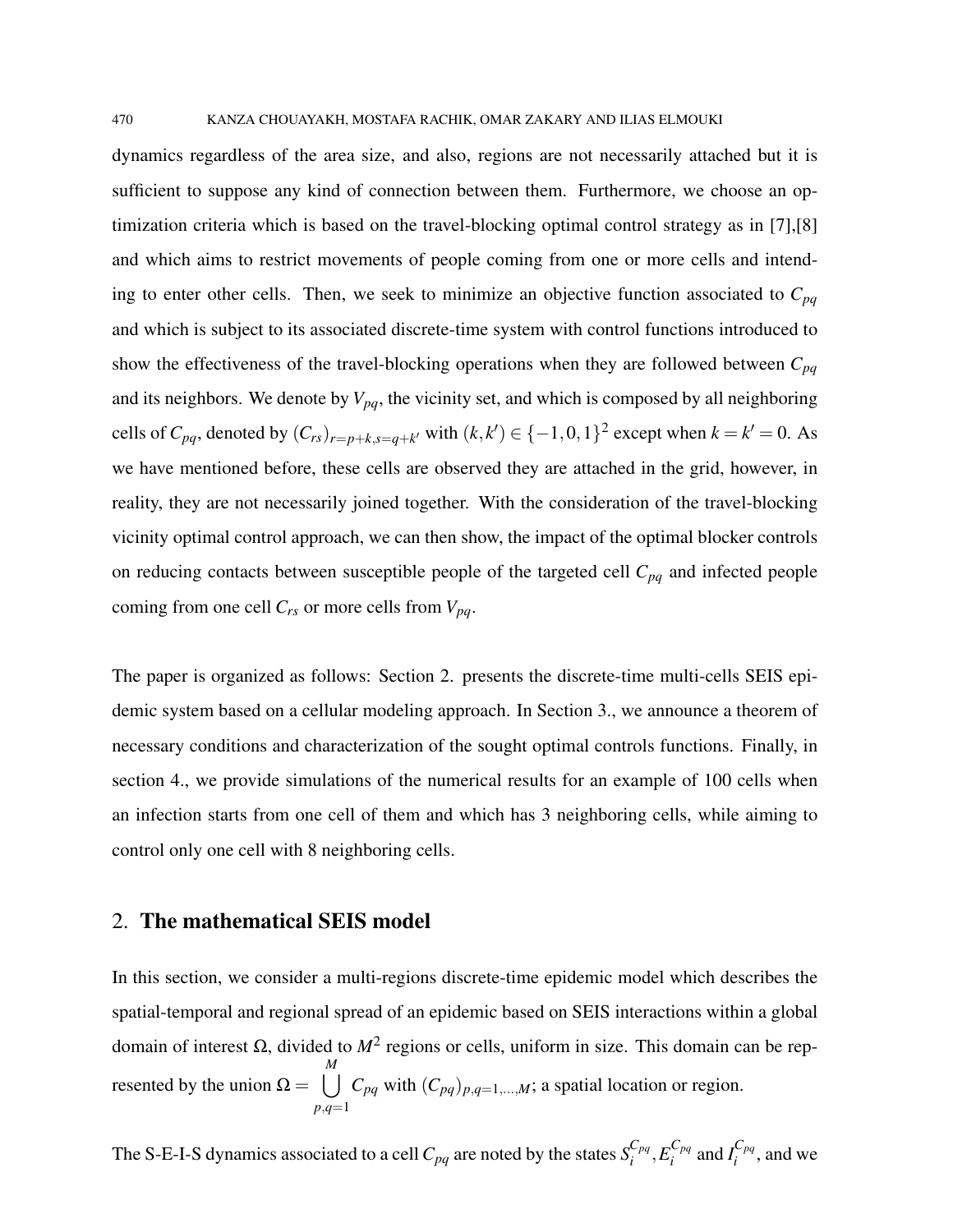note that the transition between them, is probabilistic, with probabilities being determined by the observed characteristics of specific diseases. In addition to the death, there are population movements among these three epidemiological compartments, from time unit  $i$  to time  $i + 1$ . We assume the susceptible individuals are those who are not yet infected but can be infected only through contacts with  $I_i^{C_{pq}}$  $\sum_{i}^{C_{pq}}$  coming from  $V_{pq}$  (Vicinity set or Neighborhood of a cell  $C_{pq}$ ), thus, the infection transmission is assumed to occur between individuals that are present in a given cell *Cpq*, and it is given by

$$
\sum_{C_{rs}\in V_{pq}}\ \beta_{rs} I_{i}^{C_{rs}}S_{i}^{C_{pq}}
$$

where  $\beta_{rs}$  is the constant proportion of adequate contacts between a susceptible from a cell  $C_{pq}$ and an infective coming from its neighbor cell  $C_{rs} \in V_{pq}$  with  $V_{pq} = \left\{ C_{rs} \in \Omega / r = p + k, s = q + k', (k, k') \in \{-1, 0, 1\}^2 \right\} \setminus C_{pq}.$ 

The SEIS dynamics associated to domain or cell *Cpq*, are described based on the following multi-regions discrete-time model

For  $p, q = 1, \ldots, M$ , we have

$$
\begin{array}{lll} S_{i+1}^{C_{pq}} & = & S_{i}^{C_{pq}}-\beta_{pq}I_{i}^{C_{pq}}S_{i}^{C_{pq}}-\frac{\sum\limits_{C_{rs}\in V_{pq}}\beta_{rs}I_{i}^{C_{rs}}S_{i}^{C_{pq}}\\ &&-dS_{i}^{C_{pq}}+\theta I_{i}^{C_{pq}} \end{array}
$$

*i*

(2.2) 
$$
E_{i+1}^{C_{pq}} = E_i^{C_{pq}} + \beta_{pq} I_i^{C_{pq}} S_i^{C_{pq}} + \sum_{C_{rs} \in V_{pq}} \beta_{rs} I_i^{C_{rs}} S_i^{C_{pq}} - (\gamma + d) E_i^{C_{pq}}
$$

$$
I_{i+1}^{C_{pq}} = I_i^{C_{pq}} + \gamma E_i^{C_{pq}} - (\alpha + d + \theta) I_i^{C_{pq}}
$$

(2.3)

(2.1)

 $i = 0, \ldots, N-1$ with  $S_0^{C_{pq}} \ge 0$ ,  $E_0^{C_{pq}} \ge 0$  and  $I_0^{C_{pq}} \ge 0$  are the given initial conditions.

 $d > 0$  is the natural death rate while  $\alpha > 0$  is the death rate due to the infection and  $\theta > 0$ denotes the recovery rate. By assuming that all regions are occupied by homogeneous populations,  $\alpha$ , *d* and  $\theta$  are considered to be the same for all cells of  $\Omega$ .  $\gamma$  is defined as the average incubation period.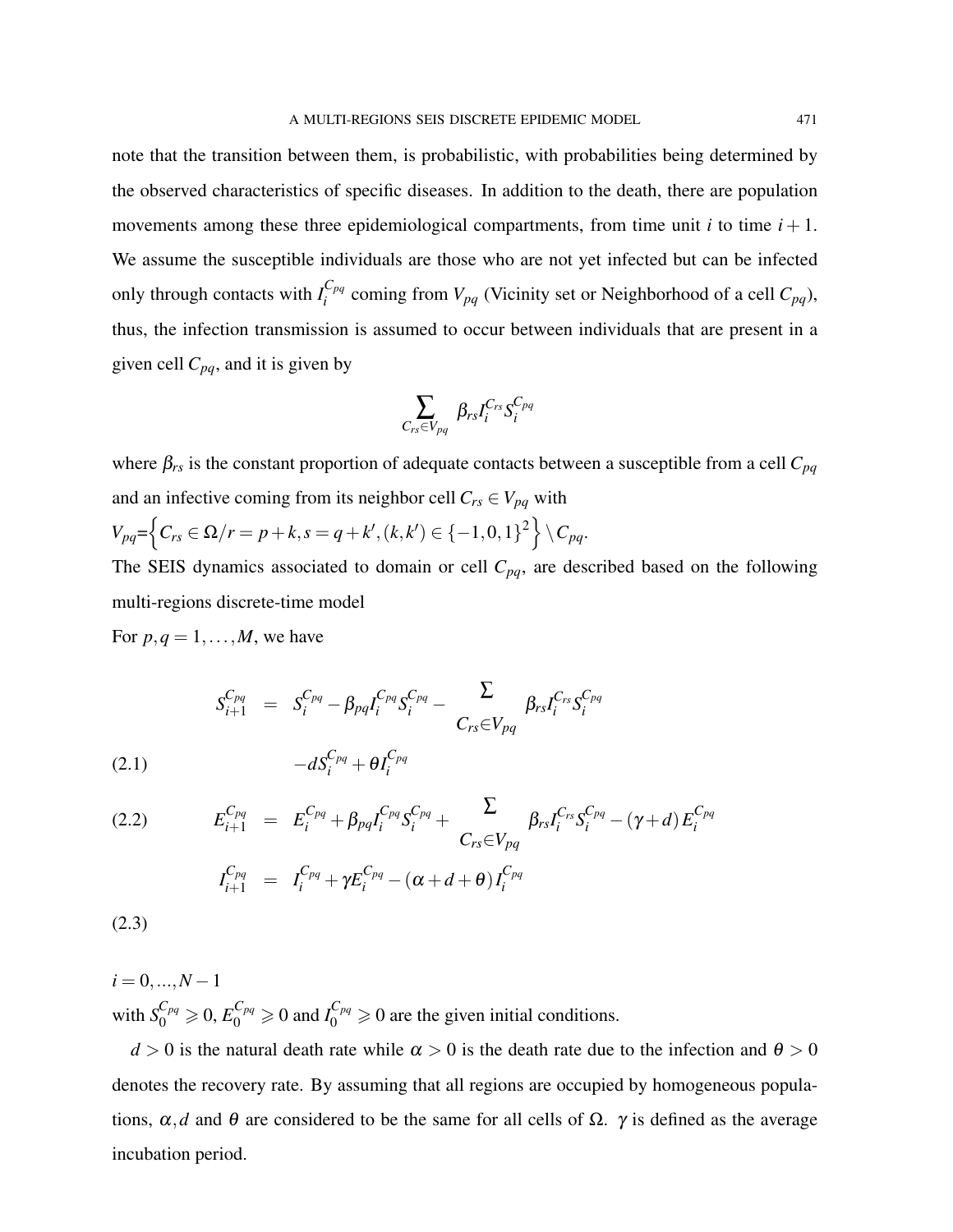# 3. The travel-blocking vicinity optimal control approach

The main goal of the travel-blocking vicinity optimal control approach is to restrict movements of infected people coming from the set  $V_{pq}$  and aiming to reach the cell  $C_{pq}$ . For this, we introduce controls variables  $u^{pqC_{rs}}$  which limit contacts between susceptibles of the targeted cell  $C_{pq}$  and infectives from cells  $C_{rs}$  that belong to  $V_{pq}$ . Then, for a given cell  $C_{pq}$  in  $\Omega$ , the discrete-time system (2.1)-(2.3) becomes

(3.1) 
$$
S_{i+1}^{C_{pq}} = S_i^{C_{pq}} - \beta_{pq} I_i^{C_{pq}} S_i^{C_{pq}} - \sum_{C_{rs} \in V_{pq}} u_i^{pqC_{rs}} \beta_{rs} I_i^{C_{rs}} S_i^{C_{pq}}
$$

$$
-d S_i^{C_{pq}} + \theta I_i^{C_{pq}}
$$

$$
E_{i+1}^{C_{pq}} = E_i^{C_{pq}} + \beta_{pq} I_i^{C_{pq}} S_i^{C_{pq}} + \sum_{C_{rs} \in V_{pq}} u_i^{pqC_{rs}} \beta_{rs} I_i^{C_{rs}} S_i^{C_{pq}} - (\gamma + d) E_i^{C_{pq}}
$$

(3.2)

(3.3) 
$$
I_{i+1}^{C_{pq}} = I_i^{C_{pq}} + \gamma E_i^{C_{pq}} - (\alpha + d + \theta) I_i^{C_{pq}}
$$

 $i = 0, ..., N - 1$ 

Our goal concerns the minimization of the number of the infected people and the cost of the travel-blocking vicinity optimal control approach. For this, we consider an optimization criterion associated to cell *Cpq*, defined by the following objective function

(3.4) 
$$
J_{pq}(u^{pqC_{rs}}) = A_1 I_N^{C_{pq}} + \sum_{i=0}^{N-1} \left( A_1 I_i^{C_{pq}} + \sum_{C_{rs} \in V_{pq}} \frac{A_{rs}}{2} (u_i^{pqC_{rs}})^2 \right)
$$

where  $A_1 > 0$  and  $A_{rs} > 0$  are the constant severity weights associated to the number of infected individuals and controls respectively. The controls functions are defined in the control set *Upq* associated to the cell  $C_{pq}$ , represented by the set

(3.5) 
$$
U_{pq} = \{u^{pqC_{rs}} \text{ measurable}/u^{min} \le u_i^{pqC_{rs}} \le u^{max}, u^{max} < 1 \ u^{min} > 0, i = 0, ..., N - 1, C_{rs} \in V_{pq}\}
$$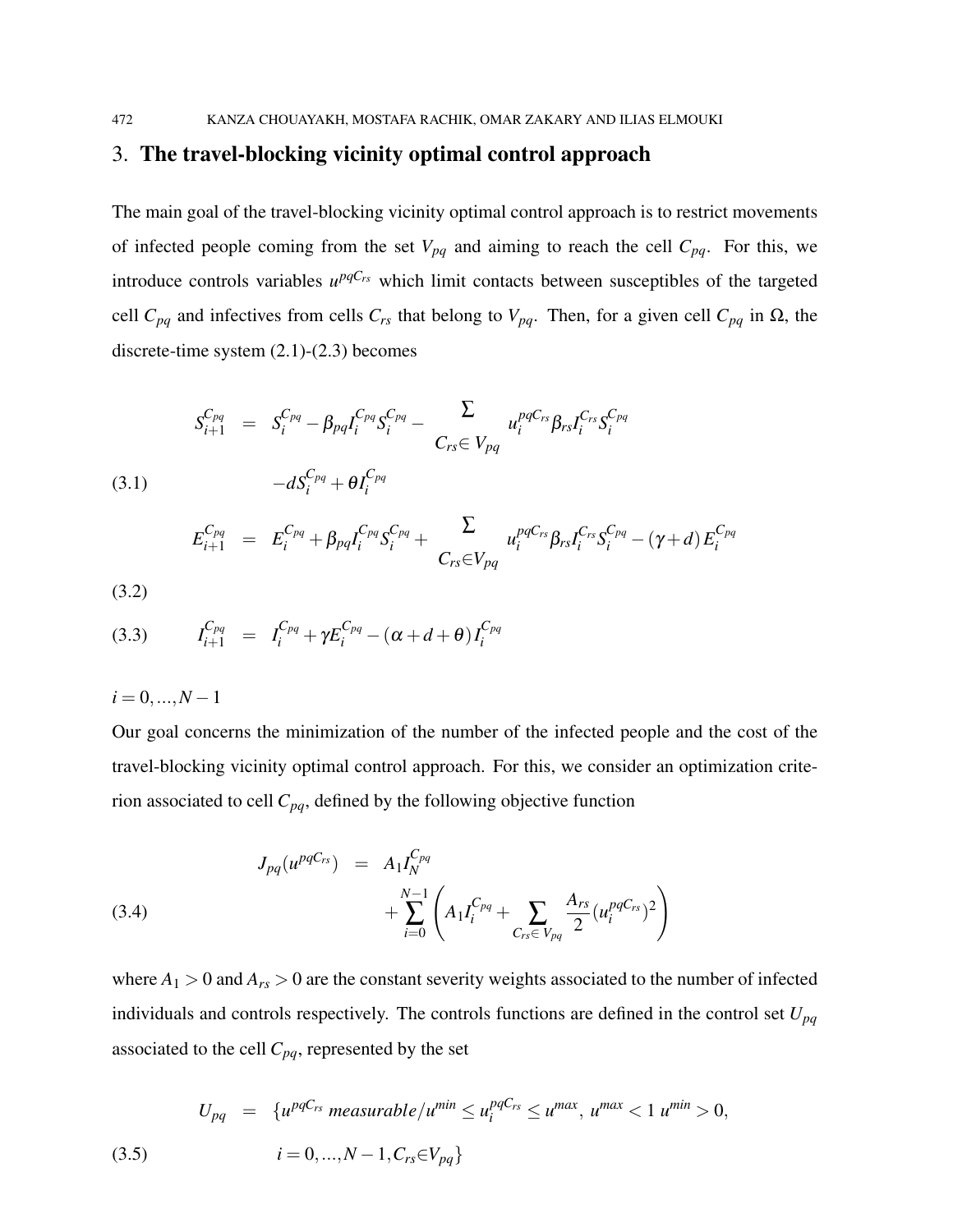Then, we seek optimal controls  $u^{pqC_{rs}*}$  such that

$$
J_{pq}(u^{pqC_{rs}*}) = min\{J_{pq}(u^{pqC_{rs}})/u^{pqC_{rs}} \in U_{pq}\}
$$

The sufficient conditions for the existence of optimal controls in the case of discrete-time epidemic models have been announced in [3],[4],[17] and [18].

As regards to the necessary conditions and the characterization of the discrete optimal controls, we use a discrete version of Pontryagin's maximum principle [3],[4],[19].

For this, we define an Hamiltonian  $\mathcal{H}$  associated to a cell  $C_{pq}$  by

$$
\mathcal{H} = A_1 I_i^{C_{pq}} + \sum_{C_{rs} \in V_{pq}} \frac{A_{rs}}{2} (u_i^{pqC_{rs}})^2 \n+ \zeta_{1,i+1}^{C_{pq}} \left[ S_i^{C_{pq}} - \beta_{pq} I_i^{C_{pq}} S_i^{C_{pq}} \right] \n- \sum_{C_{rs} \in V_{pq}} u_i^{pqC_{rs}} \beta_{rs} I_i^{C_{rs}} S_i^{C_{pq}} - d S_i^{C_{pq}} + \theta I_i^{C_{pq}} \right] \n+ \zeta_{2,i+1}^{C_{pq}} \left[ E_i^{C_{pq}} + \beta_{pq} I_i^{C_{pq}} S_i^{C_{pq}} + \sum_{C_{rs} \in V_{pq}} u_i^{pqC_{rs}} \beta_{rs} I_i^{C_{rs}} S_i^{C_{pq}} - (\gamma + d) E_i^{C_{pq}} \right] \n+ \zeta_{3,i+1}^{C_{pq}} \left[ I_i^{C_{pq}} + \gamma E_i^{C_{pq}} - (\alpha + d + \theta) I_i^{C_{pq}} \right]
$$

 $i = 0, ..., N - 1$ with  $\zeta_{k,i}^{C_{pq}}$  ${}_{k,i}^{C_{pq}}$ ,  $k = 1,2,3$ , the adjoint variables associated to  $S_i^{C_{pq}}$  $\frac{C_{pq}}{i}, E^{C_{pq}}_{i}$  $\int_i^{C_{pq}}$  and  $I_i^{C_{pq}}$  $\int_{i}^{\infty}$  respectively, and defined based on formulations of the following theorem.

# Theorem 3.1. *(Necessary Conditions & Characterization)*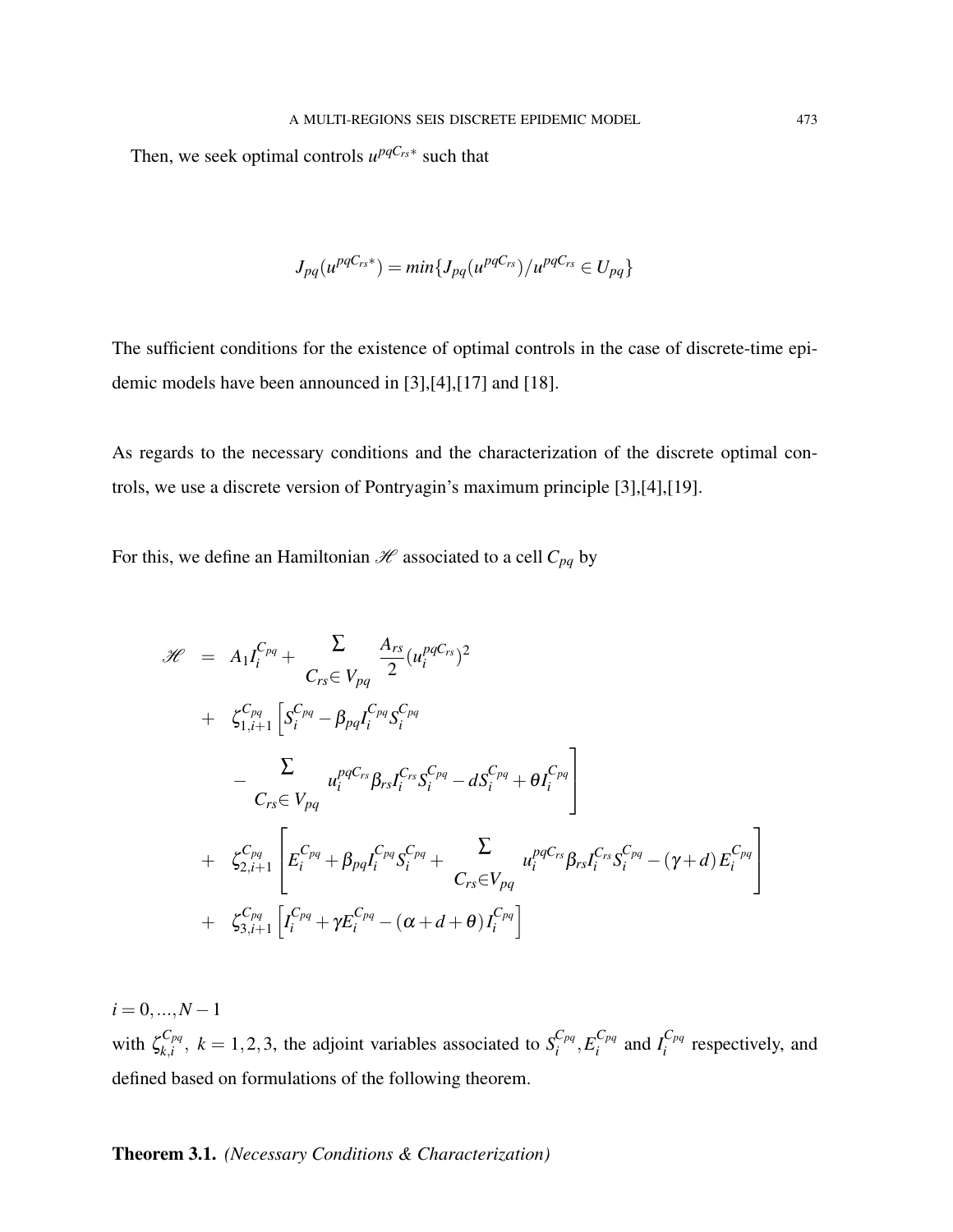*Given optimal controls*  $u^{pqC_{rs}*}$  *and solutions*  $S_i^{C_{pq}*}, E_i^{C_{pq}*}$  $\int_i^{C_{pq^*}}$  and  $I_i^{C_{pq^*}}$ , there exists  $\zeta_{k,i}^{C_{pq}}$  $\sum_{k,i}^{Cpq}, i =$  $0...N, k = 1, 2, 3$ , the adjoint variables satisfying the following equations

$$
\Delta \zeta_{1,i}^{C_{pq}} = - \left[ (1-d) \zeta_{1,i+1}^{C_{pq}} + \left( \beta_{pq} I_i^{C_{pq}} + \sum_{C_{rs} \in V_{pq}} u_i^{C_{rs}} \beta_{rs} I_i^{C_{rs}} \right) \left( \zeta_{2,i+1}^{C_{pq}} - \zeta_{1,i+1}^{C_{pq}} \right) \right]
$$
\n(3.6)

$$
(3.2) \zeta_{2,i}^{C_{pq}} = -\left[\gamma \left(\zeta_{3,i+1}^{C_{pq}} - \zeta_{2,i+1}^{C_{pq}}\right) + (1-d) \zeta_{2,i+1}^{C_{pq}}\right] \triangle \zeta_{3,i}^{C_{pq}} = -\left[A_1 + \beta_{pq} S_i^{C_{pq}} \left(\zeta_{2,i+1}^{C_{pq}} - \zeta_{1,i+1}^{C_{pq}}\right) + \theta \left(\zeta_{1,i+1}^{C_{pq}} - \zeta_{3,i+1}^{C_{pq}}\right) + (1-\alpha-d) \zeta_{3,i+1}^{C_{pq}}\right] (3.8)
$$

with  $\zeta_{1,N}^{C_{pq}} = 0$ ,  $\zeta_{2,N}^{C_{pq}} = 0$  and  $\zeta_{3,N}^{C_{pq}} = A_1$ , are the transversality conditions. *In addition*

(3.9)  

$$
u_i^{pqC_{rs^*}} = min\{max\{u^{min}, \newline \frac{(\zeta_{1,i+1}^{C_{pq}} - \zeta_{2,i+1}^{C_{pq}})\beta_{rs}I_i^{C_{rs^*}}\zeta_i^{C_{pq^*}}}{A_{rs}}\}, u^{max}\},
$$

$$
i = 0,..., N - 1
$$

*Proof.* Using a discrete version of Pontryagin's Maximum Principle in [3],[4],[19], and setting  $S^{C_{pq}} = S^{C_{pq}}$ ,  $E^{C_{pq}} = E^{C_{pq}}$ ,  $I^{C_{pq}} = I^{C_{pq}}$  and  $u^{pqC_{rs}} = u^{pqC_{rs}}$  we obtain the following adjoint equations

$$
\Delta \zeta_{1,i}^{C_{pq}} = -\frac{\partial \mathcal{H}}{\partial S_i^{C_{pq}}}
$$
\n
$$
= -\frac{\partial \mathcal{H}}{\partial S_i^{C_{pq}}}
$$
\n
$$
= -\left[ (1-d) \zeta_{1,i+1}^{C_{pq}} \right]
$$
\n
$$
+ \left( \beta_{pq} I_i^{C_{pq}} + \sum_{C_{rs} \in V_{pq}} u_i^{pqC_{rs}} \beta_{rs} I_i^{C_{rs}} \right) \left( \zeta_{2,i+1}^{C_{pq}} - \zeta_{1,i+1}^{C_{pq}} \right)
$$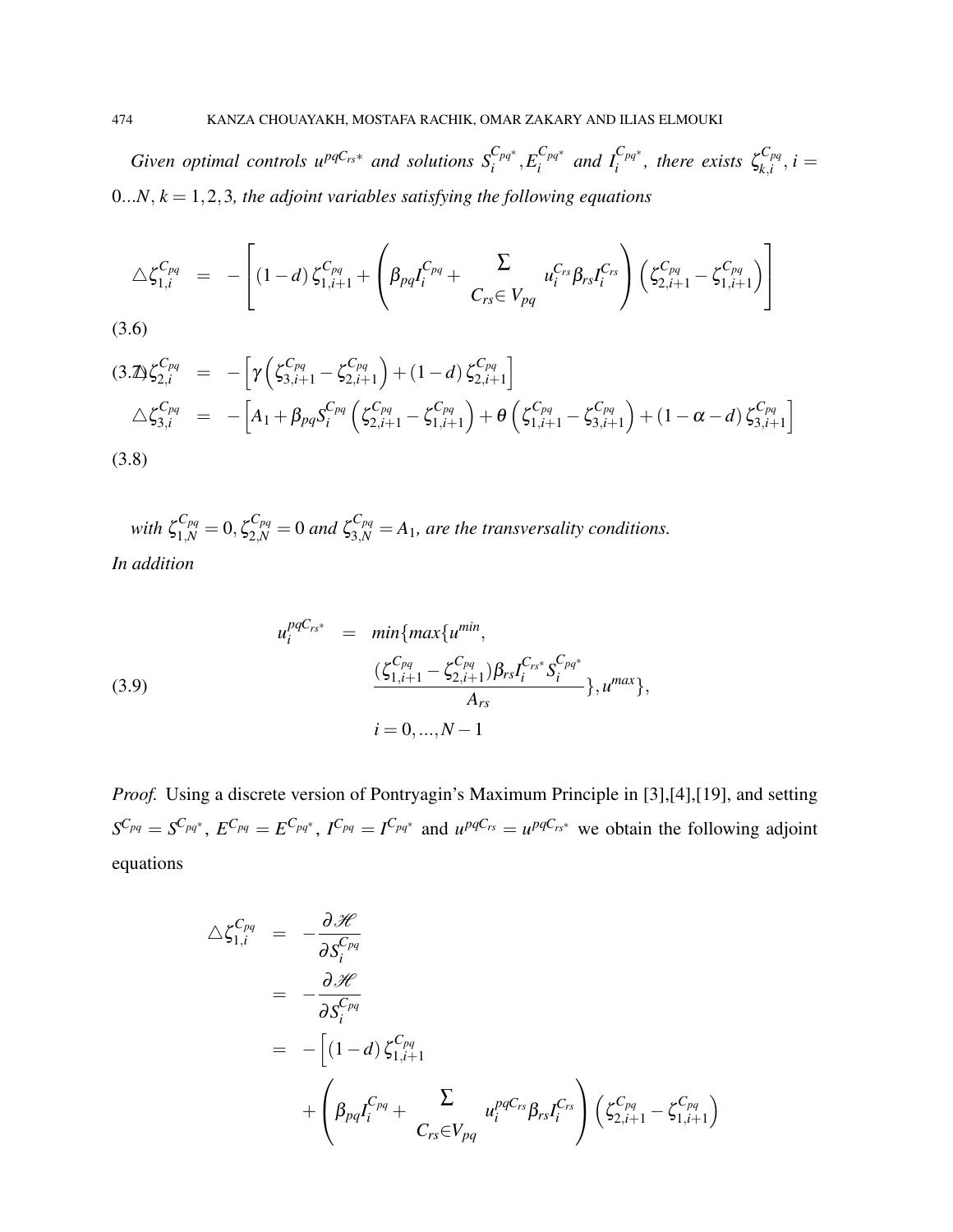$$
\Delta \zeta_{2,i}^{C_{pq}} = -\frac{\partial \mathscr{H}}{\partial E_i^{C_{pq}}}
$$
  
= 
$$
- \left[ \gamma \left( \zeta_{3,i+1}^{C_{pq}} - \zeta_{2,i+1}^{C_{pq}} \right) + (1-d) \zeta_{2,i+1}^{C_{pq}} \right]
$$

$$
\Delta \zeta_{3,i}^{C_{pq}} = -\frac{\partial \mathscr{H}}{\partial I_i^{C_{pq}}} \\
= -\left[A_1 + \beta_{pq} S_i^{C_{pq}} \left(\zeta_{2,i+1}^{C_{pq}} - \zeta_{1,i+1}^{C_{pq}}\right) + \theta \left(\zeta_{1,i+1}^{C_{pq}} - \zeta_{3,i+1}^{C_{pq}}\right) + (1 - \alpha - d) \zeta_{3,i+1}^{C_{pq}}\right]
$$

with  $\zeta_{1,N}^{C_{pq}} = 0$ ,  $\zeta_{2,N}^{C_{pq}} = 0$ , and  $\zeta_{3,N}^{C_{pq}} = A_1$  are the transversality conditions.

In order to obtain the optimality condition, we calculate the derivative of *H* with respect to  $u_i^{pqC_{rs}}$  $i^{pqCrs}$ , and we set it equal to zero

$$
\frac{\partial \mathscr{H}}{\partial u_i^{pqC_{rs}}} = A_{rs} u_i^{pqC_{rs}} - \zeta_{1,i+1}^{C_{pq}} \beta_{rs} I_i^{C_{rs}} S_i^{C_{pq}} + \zeta_{2,i+1}^{C_{pq}} \beta_{rs} I_i^{C_{rs}} S_i^{C_{pq}} = 0
$$

Then, we obtain

$$
u_i^{pqC_{rs}} = \frac{(\zeta_{1,i+1}^{C_{pq}} - \zeta_{2,i+1}^{C_{pq}})\beta_{rs}I_i^{C_{rs}}\mathcal{S}_i^{C_{pq}}}{A_{rs}}
$$

By the bounds in  $U_{pq}$ , we finally obtain the characterization of the optimal controls  $u_i^{pqC_{rs}*}$  $\int_{i}^{pqC_{rs}*}$  as

(3.10)  

$$
u_i^{pqC_{rs^*}} = min\{max\{u^{min}, \newline (\underline{\zeta_{1,i+1}^{C_{pq}} - \underline{\zeta_{2,i+1}^{C_{pq}}})} \beta_{rs} I_i^{C_{rs^*}} S_i^{C_{pq^*}} \newline A_{rs} \newline i = 0, ..., N-1, C_{rs} \in V_{pq}
$$

 $\Box$ 

# 4. Numerical results and discussions

4.1. Brief presentation. Here, we present some examples of numerical simulations in the case when the studied domain  $\Omega$  represents the assembly of 100 regions or cells (cities, towns, ...), which means  $M = 10$  (i.e. a grid of  $10 \times 10$  cells). We write and compile a code in MATLAB<sup>M</sup>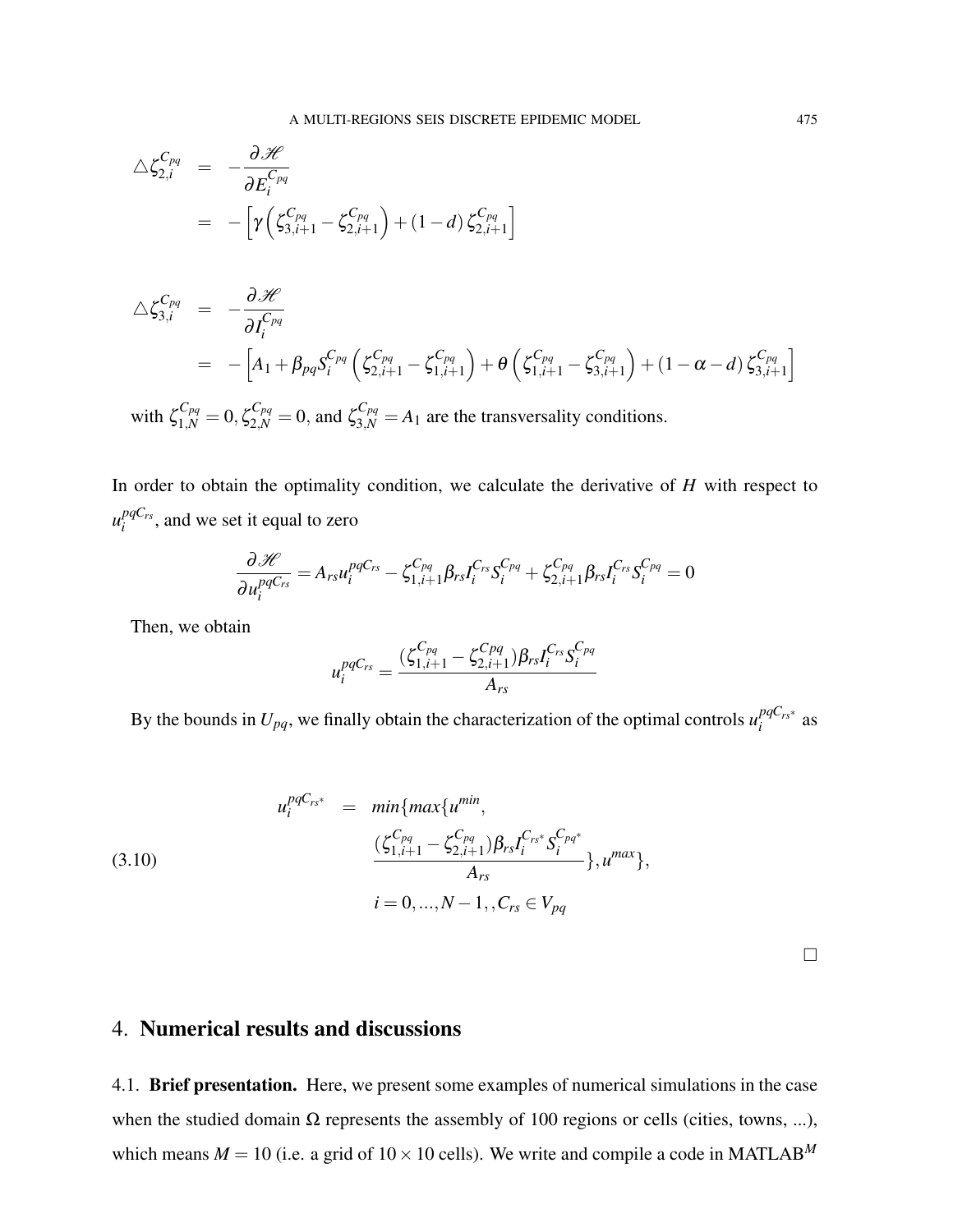|  | $\left  \mathcal{C}_{pq} \right  \left  \mathcal{F}_{pq} \right  \left  \mathcal{C}_{pq} \right $ |  |  |                                                                  |  |
|--|---------------------------------------------------------------------------------------------------|--|--|------------------------------------------------------------------|--|
|  |                                                                                                   |  |  | $\vert 0.002 \vert 0.0003 \vert 0.0001 \vert 0.0002 \vert 0.002$ |  |

TABLE 1. Parameters values of  $\alpha$ ,  $\beta$ ,  $d$ ,  $\theta$  and  $\gamma$  associated to a cell  $\overline{C}_{pq}$ , which are utilized for the resolution of all multi-regions discrete-time systems (3.1)-  $(3.2)$ - $(3.3)$  and  $(3.6)$ - $(3.7)$ - $(3.8)$ , and then leading to simulations obtained from Figure 1 to Figure 4, with the initial conditions  $S_0^{C_{pq}}$  $\epsilon_{pq}^{C_{pq}}, E_0^{C_{pq}}$  $I_0^{C_{pq}},$  and  $I_0^{C_{pq}}$  $\int_{0}^{\infty}$  associated to any cell  $C_{pq}$  of Ω.

using data cited in Table 1. Optimality systems are solved based on discrete progressiveregressive schemes. Explicitly, at instant *i*, the states  $S_i^{C_{pq}}$  $\frac{C_{pq}}{i}, E^{C_{pq}}_{i}$  $\int_{i}^{C_{pq}}$  and  $I_i^{C_{pq}}$  with an initial guess, are obtained based on a progressive scheme in time, while their adjoint variables  $\zeta_{l,i}^{C_{pq}}$  $l_{l,i}^{\text{C}_{pq}}$ ,  $l = 1, 2, 3$  are obtained based on a regressive scheme in time because of the transversality conditions. Then, we update the optimal controls values (3.9) using the values of state and costate variables obtained in previous steps.

At the initial instant  $i = 0$ , susceptible people are homogeneously distributed with 50 individuals in each cell except at the lower-right corner cell *C*1010, where we introduce 10 infected individuals and 40 susceptible ones.

In figures presented below, the redder part of the color-bars, contains larger numbers of individuals while the bluer part contains the smaller numbers.

In the following, we discuss with more details, the cellular simulations obtained, in the case when there are yet no controls.

4.2. **Cellular simulations without controls.** Figures 1., 2. and 3. depict dynamics of the susceptible, exposed and infected populations in the case when there is yet no control strategy, followed for the prevention of the epidemic, and we note that in all these figures presented here, simulations give us an idea about the spread of the disease in the case when the epidemic starts in a cell  $C_{pq}$  with  $p = 10$ ,  $q = 10$  (located in the lower corner of  $\Omega$ ). It represents the case when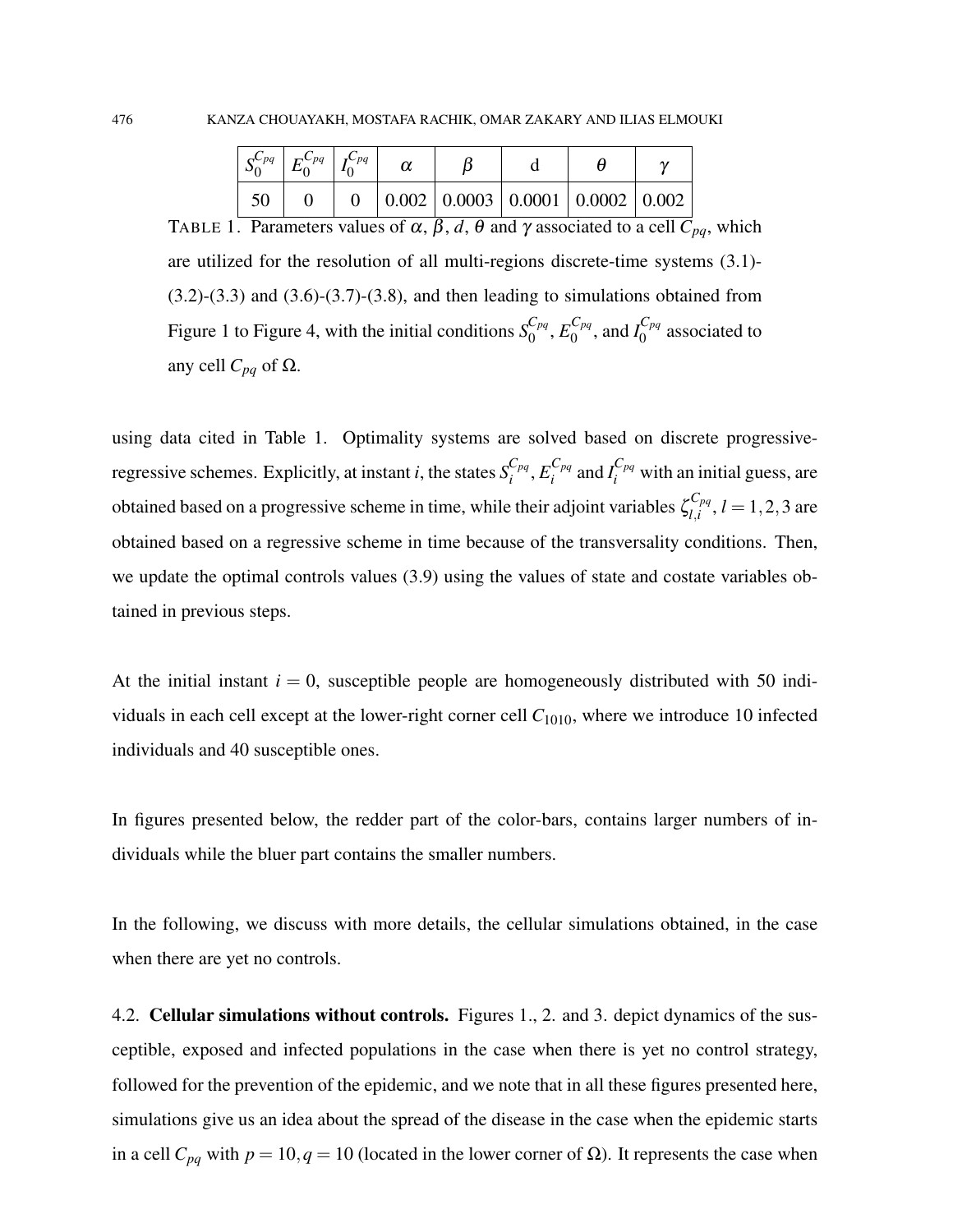the vicinity set  $V_{pq}$  associated to the source cell of infection, contains 3 cells).

For instance, in Figure 1, if we suppose there are 40 susceptible people in cell  $C_{1010}$  located at the lower-right corner of Ω, and 50 in each other cell, we can see that at instant *i* = 150, the number *S <sup>C</sup>*<sup>1010</sup> becomes less important and takes a value close/or equal to 30, while *S <sup>C</sup>pq* in cells of  $V_{1010}$  take values close/or equal to 20, and as we move away from  $V_{1010} = \{C_{109}, C_{910}, C_{99}\},$  $S^{C_{pq}}$  remains important. At instant  $i = 300$ , we can observe that in many cells,  $S^{C_{pq}}$  becomes less important, taking values between 0 and 10 while in cells that are located in/and near  $V_{1010}$ , while other cells that are located far away from the source of infection, conserve their values in 50. At instant  $i = 450$ ,  $S^{C_{pq}}$  becomes zero in most cells that belong to  $V_{1010}$ , and as more we go forward in time, *S <sup>C</sup>pq* converge to zero in all cells except few cells that are located at the opposite corners and borders.

Figure 2. illustrates the rapid propagation of the exposed population when we suppose there are 10 infected people in cell *C*1010, and no infection in all other cells. From this figure, we observe that at instant  $i = 150$ , the number  $E^{C_{1010}}$  increases to bigger values close/or equal to 30 in cells that belong to  $V_{1010}$ , and as we move away from  $V_{1010}$ ,  $E^{C_{pq}}$  remains less important. At instant  $i = 300$ , we can see that in most cells,  $E^{C_{pq}}$  becomes more important, taking values between 30 and 35 in cells that are close to  $V_{1010}$  and have 8 neighbors, while in cells that are located in the 7th row and 7th column, it takes values between 20 and 25, and as we move further, the number is less important. From these numerical results, we can deduce that once the infection arrives to the center or to the cells with 8 cells in their vicinity sets, the infection becomes more important compared to the case of the previous instant. In fact, as we can observe at instant  $i = 450$ ,  $E^{C_{pq}}$ takes values close/or equal to 25 in the cell from where the epidemic has started, 30 in  $V_{1010}$ and 35 near to it, and as we move away towards the center and further regions, infection is important taking values between 15 and 25 infected individuals except the ones that are located in/and close to the 3 opposite borders and corners even at instant  $i = 600$ . Near the center of  $\Omega$ , the number of infected people which has increased to 35 at the previous instant, has been reduced in the final instant, because once a cell becomes highly exposed to infection, it loses an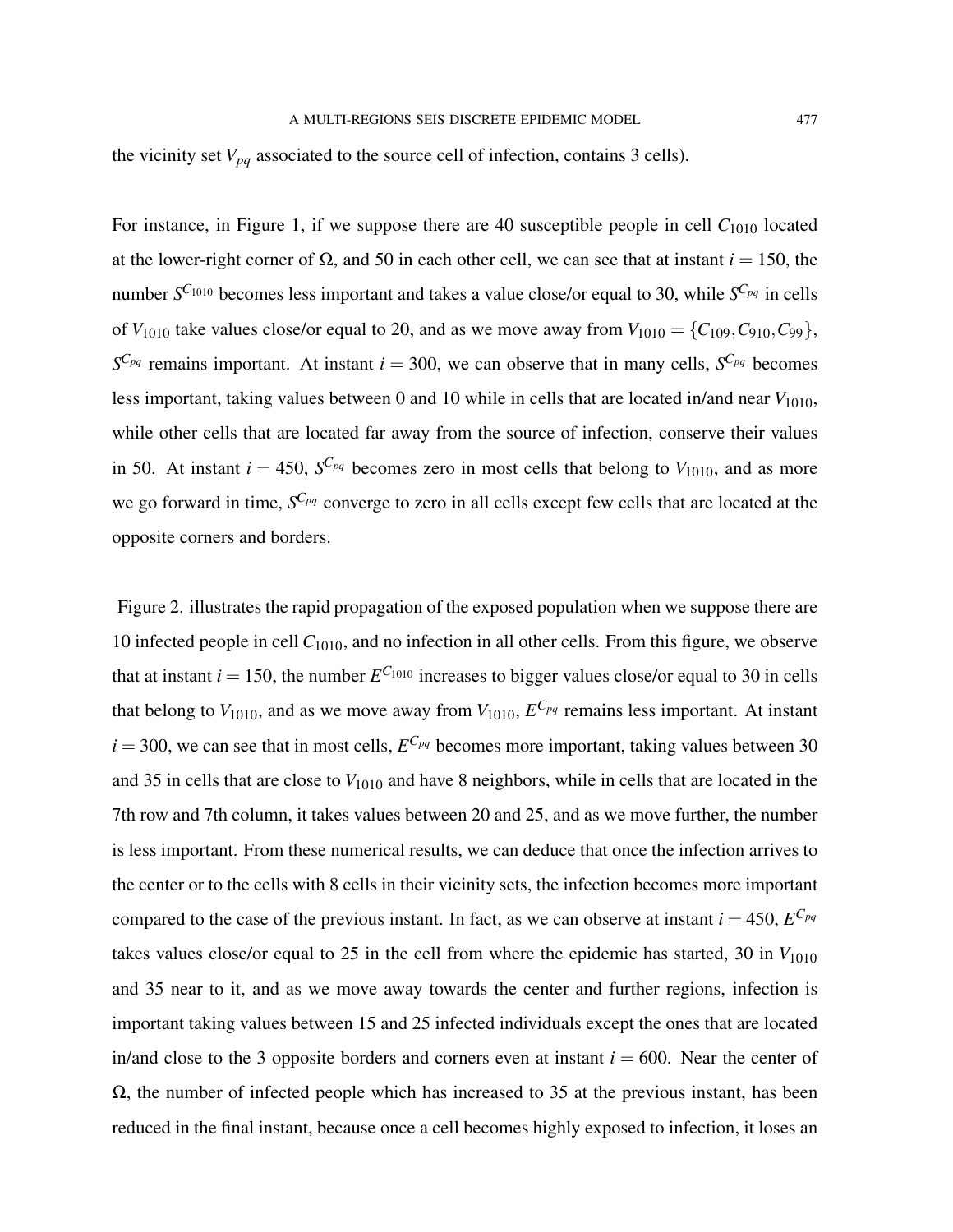

FIGURE 1.  $S^{C_{pq}}$  behavior in the absence of controls.

important number of individuals which die or become infectious.

As we can also observe in Figure 3., at instant  $i = 150$ ,  $I^{C_{pq}}$  in cells of  $V_{1010}$ , is close/or equal to 5, and as we move away from  $V_{1010}$ ,  $I^{C_{pq}}$  is still zero. At instant  $i = 300$ , the number *I <sup>C</sup>pq* in cells of *V*<sup>1010</sup> is close/or equal to 12, except for distant cells where it remains zero. At instant  $i = 450$ ,  $I^{C_{pq}}$  takes values between 10 and 15 except at cells that are not very close to *V*<sub>1010</sub> and at the opposite 3 corners and borders where there are yet no infected people. Finally, at further instants  $I^{C_{pq}}$  converge to 20 in most cells at  $i = 600$  and in all cells at  $i = 900$  since as more we go forward in time, as more the infection gains other spaces. We can also observe at this final instant, that in cells which belong to  $V_{1010}$ ,  $I^{C_{pq}}$  becomes less important due to the effects of  $d, \alpha$  and  $\theta$  parameters.

4.3. Cellular simulations with controls. Figures 4., 5. and 6. depict dynamics of the SEIS populations when the travel-blocking vicinity optimal control strategy is followed.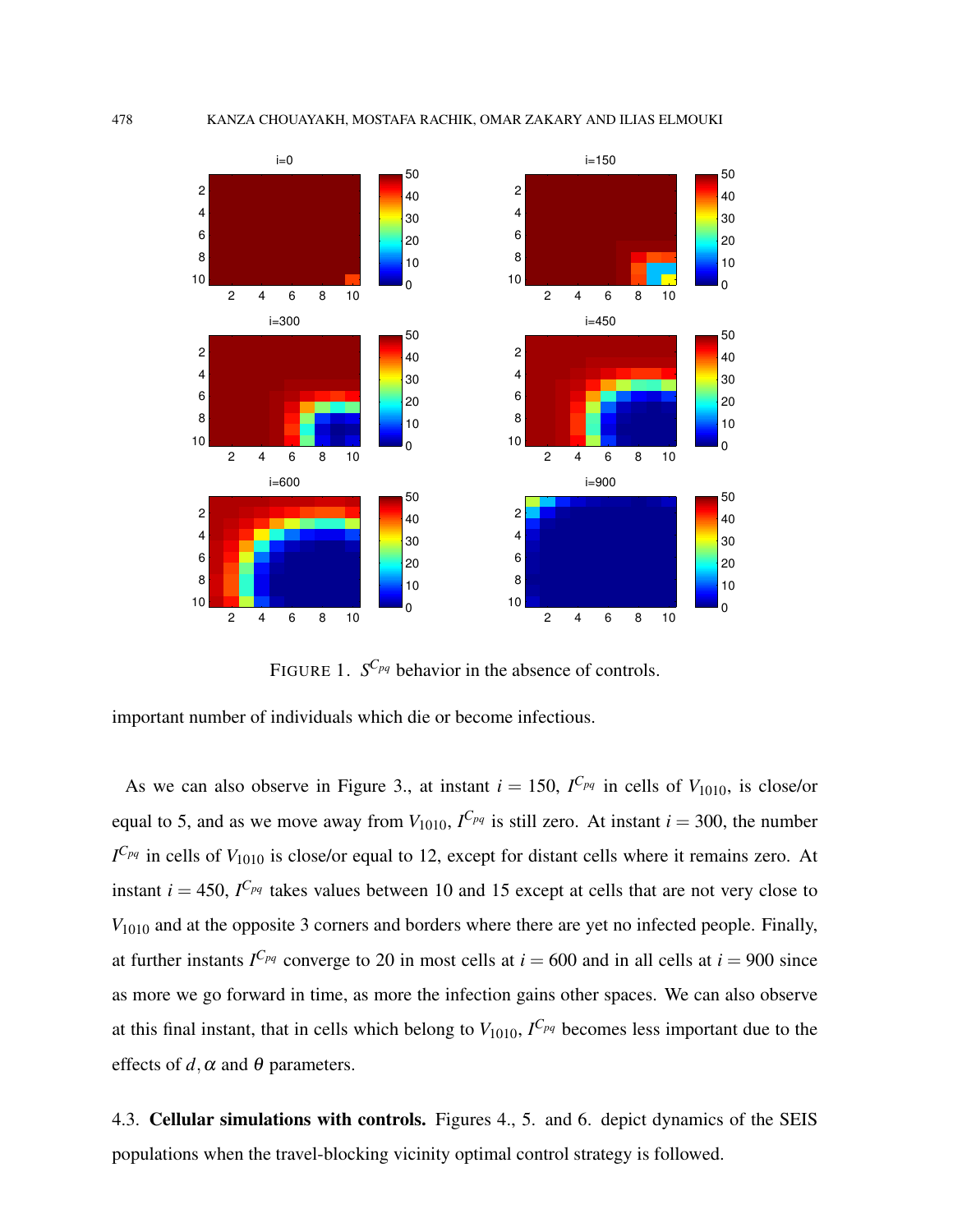#### A MULTI-REGIONS SEIS DISCRETE EPIDEMIC MODEL 479



FIGURE 2.  $E^{C_{pq}}$  behavior in the absence of controls.

In order to show the importance of the optimal control approach suggested in this paper, we consider *C*<sup>47</sup> as example of a targeted cell which has 8 neighboring cells.

In Figure 4., as supposed also above, there are 40 susceptible people in cell  $C_{1010}$ , and 50 in each other cell. We can see that at instant  $i = 150$ , the numbers  $S^{C_{1010}}$  and  $S^{C_{pq}}$  are at most the same as in the case when there was no control strategy. At instant  $i = 300$ , we can observe that in most cells, *S <sup>C</sup>pq* becomes less important, taking the value of 30 at the source of infection, 20 at  $V_{1010}$ , values between between 38 and 42 in cells that are close to  $V_{1010}$ , and as more we move away from  $V_{1010}$ , there is no change. The controlled cell  $C_{47}$  contains 45 susceptible people at instant  $i = 450$ , the number of susceptible people in the controlled cell conserved its value in 50, which is not also exactly the same as in the case when there was yet no control strategy since in Figure 2., *S <sup>C</sup>pq* has decreased more significantly. Thus, we can deduce that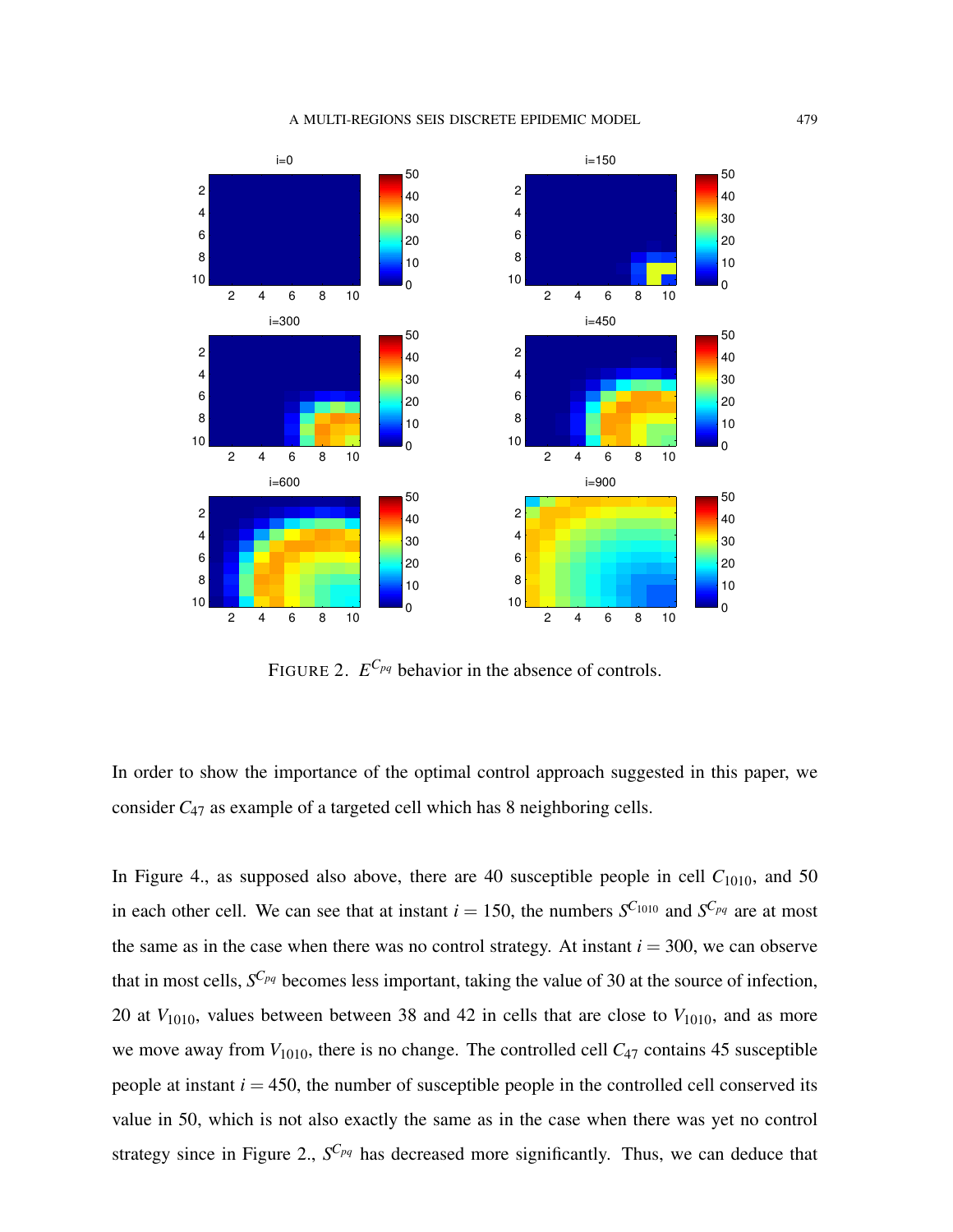

FIGURE 3.  $I^{C_{pq}}$  behavior in the absence of controls.

the travel-blocking vicinity optimal control strategy has proved its effectiveness earlier in time. At instants  $i = 600$  and  $i = 900$ ,  $S^{C_{pq}}$  is also the same as done before but fortunately again, we reach our goal in keeping the number  $S^{C_{47}}$  close to its initial value despite some small decrease. Thus, this demonstrates that most of movements of infected people coming from the vicinity set  $V^{C_{47}}$ , have been restricted in final times.

In Figure 5., we can deduce that at instant  $i = 150$ , the numbers  $E^{C_{1010}}$  and  $E^{C_{pq}}$  are at most the same, as shown in the absence of controls. At instant  $i = 300$ , we can see that in most cells,  $E^{C_{pq}}$  is also similar to the case in Figure 2. At instant  $i = 450$ ,  $E^{C_{pq}}$  does not increase in cell  $C_{47}$ as in Figure 2. while other cells are always exposed to infection. At instant  $i = 600$ , most cells  $C_{pq}$  begin to lose some of their exposed individuals due to death or because they become infectious, while at the same and final instants,  $E^{C_{47}}$  does not exceed 2 or less exposed individuals.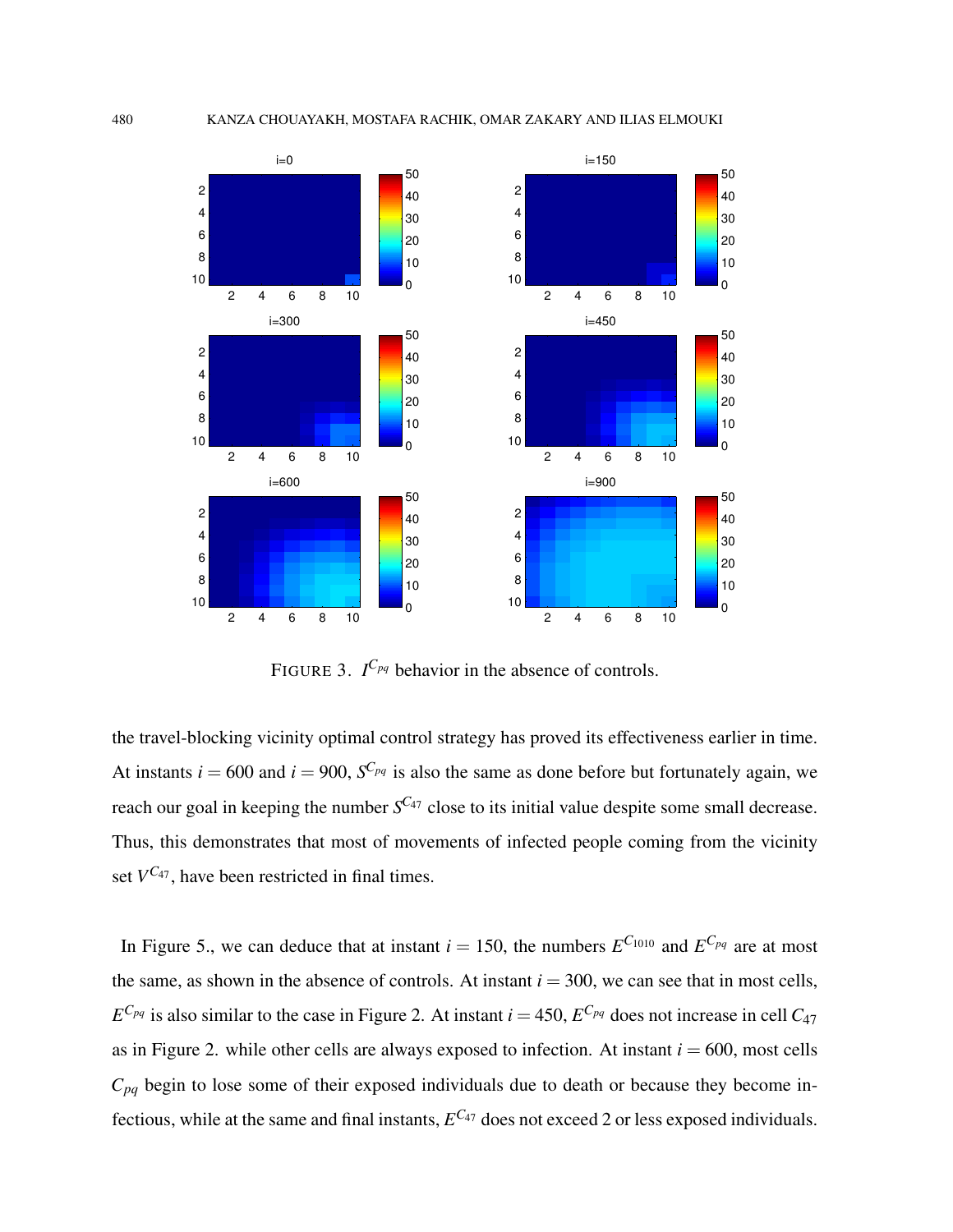#### A MULTI-REGIONS SEIS DISCRETE EPIDEMIC MODEL 481



FIGURE 4.  $S^{C_{pq}}$  behavior in the presence of optimal controls (3.9).

In Figure 6., no change in the number of infected people can be observed at instants  $i = 150,300$ and  $i = 450$ . However, at further times, we can observe from instant  $i = 600$  that  $I^{C_{47}}$  conserves its value in zero, which proves the effectiveness of the followed control strategy.

# 5. Conclusion

We devised a multi-regions SEIS discrete-time model which describes infection dynamics related to the spread of an epidemic in different regions via travel. Regions have been assembled in one grid of cells, in order to exhibit the impact of infection which comes from the vicinity of a cell. In fact, by this kind of representations, we have succeeded to show the effectiveness of the travel-blocking vicinity optimal control approach when it is applied to the example of only one cell, an then, we demonstrated that when we restrict movements of infected people coming from the vicinity of one targeted cell, we can keep this cell safe, and without/or with no important infection.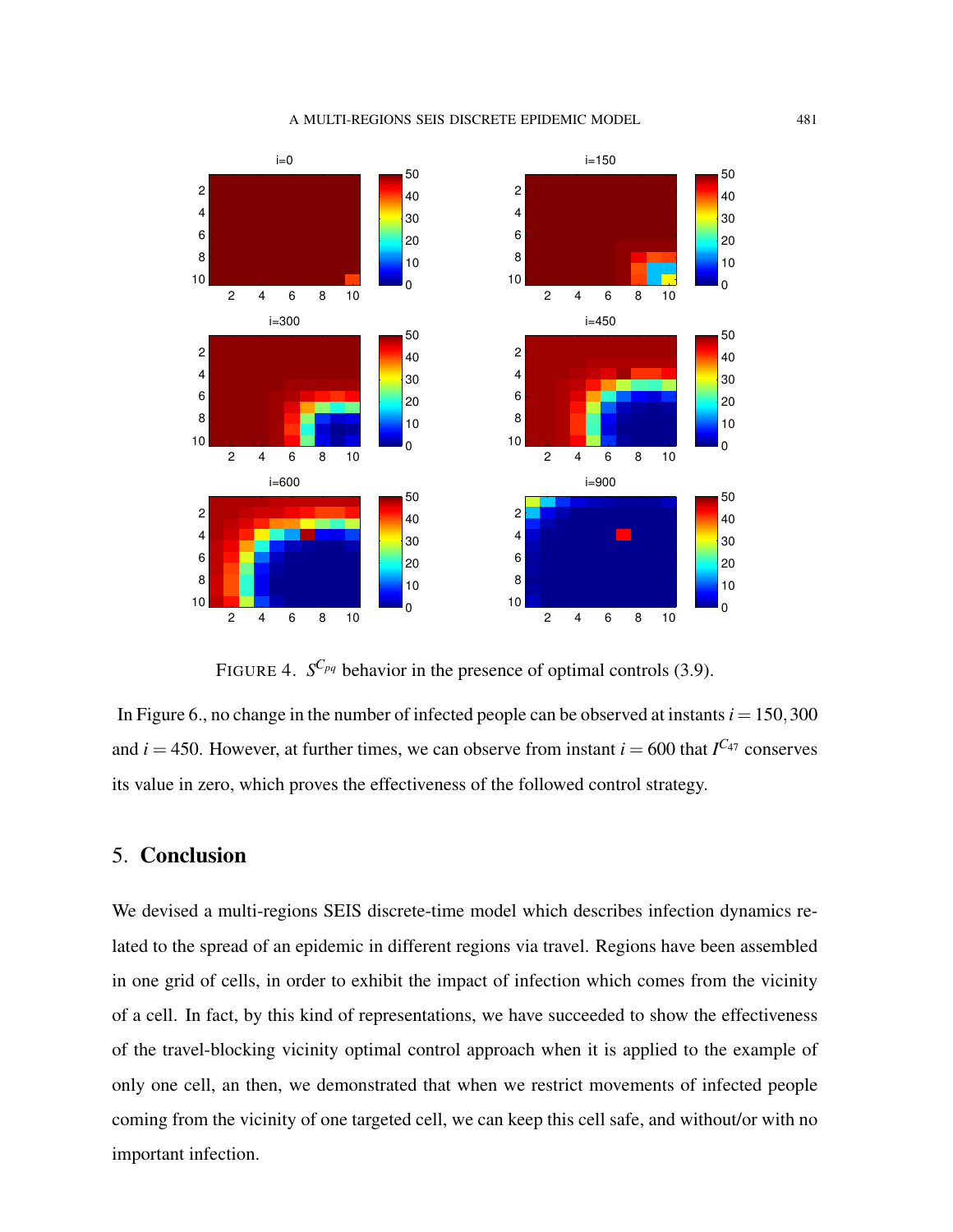

FIGURE 5.  $E^{C_{pq}}$  behavior in the presence of optimal controls (3.9).

# Conflict of Interests

The authors declare that there is no conflict of interests.

# Acknowledgement

This work is supported by the Systems Theory Network (Réseau Théorie des Systèmes), and Hassan II Academy of Sciences and Technologies-Morocco.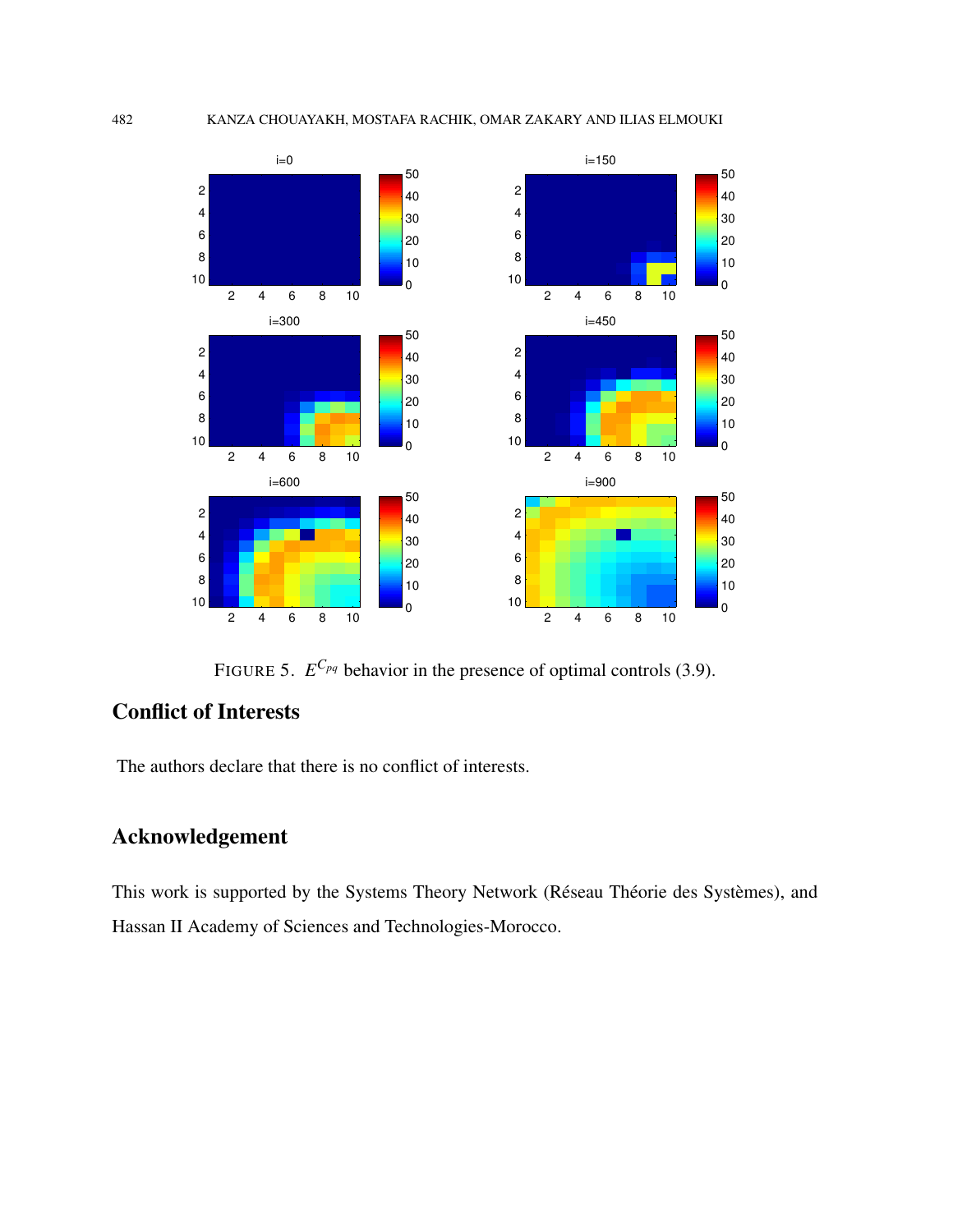#### A MULTI-REGIONS SEIS DISCRETE EPIDEMIC MODEL 483



FIGURE 6.  $I^{C_{pq}}$  behavior in the presence of optimal controls (3.9).

### **REFERENCES**

- [1] Lopez, M., Peinado, A., & Ortiz, A., A SEIS Model for Propagation of Random Jamming Attacks in Wireless ´ Sensor Networks; In International Conference on EUropean Transnational Education (pp. 668-677). Springer International Publishing. (2016, October). (2016).
- [2] Xu, R., Zhang, S., & Zhang, F., Global dynamics of a delayed SEIS infectious disease model with logistic growth and saturation incidence; Math. Methods Appl. Sci. 39 (12) (2016), 3294–3308.
- [3] Zakary, O., Rachik, M., Elmouki, I., On the analysis of a multi-regions discrete SIR epidemic model: an optimal control approach; I. Int. J. Dynam. Control (2016) 1-14, doi:10.1007/s40435-016-0233-2.
- [4] Zakary, O., Rachik, M., Elmouki, I., A new analysis of infection dynamics: multi-regions discrete epidemic model with an extended optimal control approach; I. Int. J. Dynam. Control (2016), 1-10, doi:10.1007/s40435- 016-0264-8.
- [5] Zakary, O., Larrache, A., Rachik, M., Elmouki, I., Effect of awareness programs and travel-blocking operations in the control of HIV/AIDS outbreaks: a multi-domains SIR model; Adv. Differ. Equ. 1 (2016), 1-17.